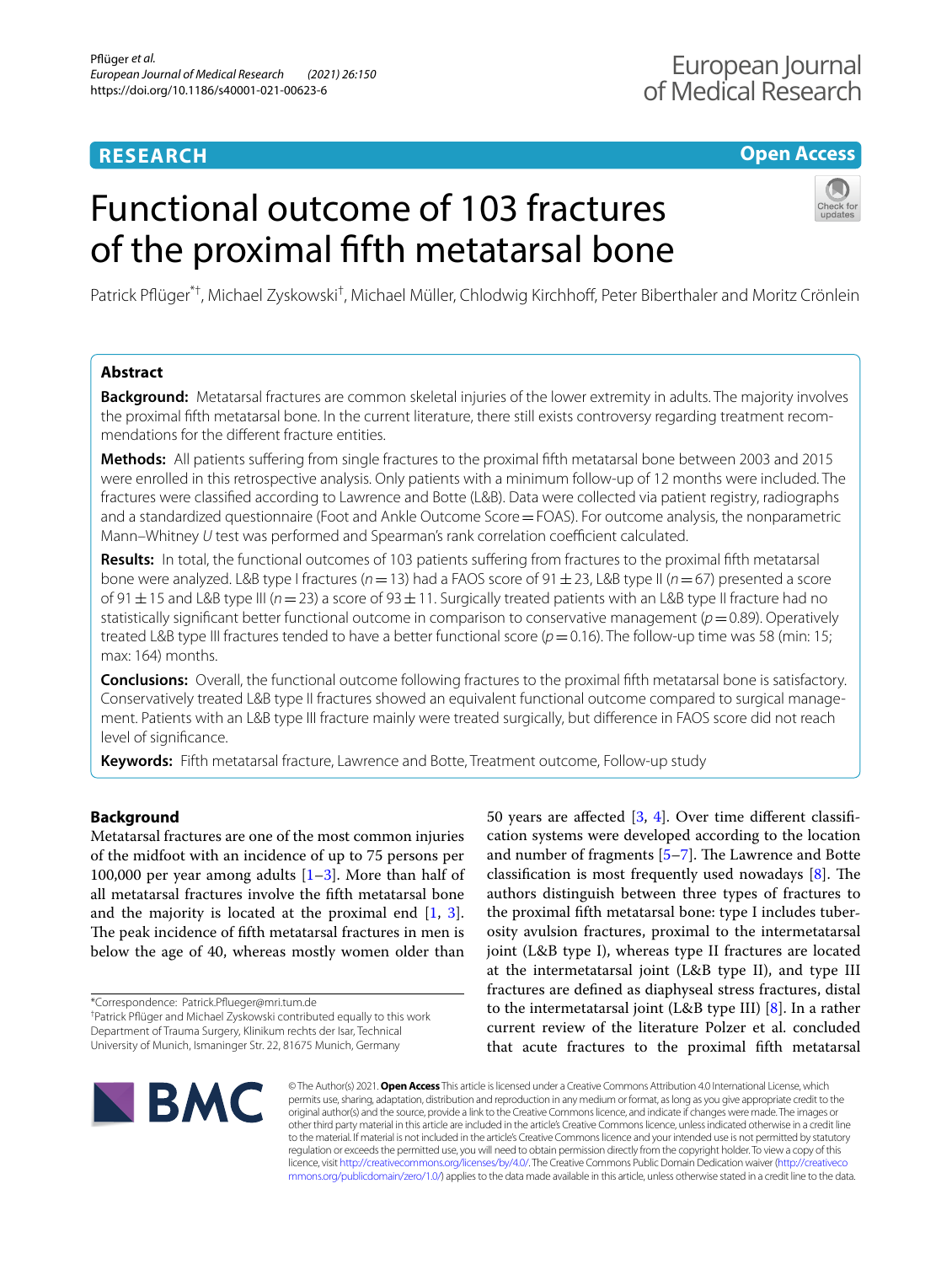should be classifed into 'epi-metaphyseal' (beyond the distal end of the intermetatarsal articulation) and metaphyseal fractures (at the distal end of the intermetatarsal articulation) [[9](#page-5-6)]. Their meta-analysis showed, that  $L&B$ type I and II fractures have an equivalent outcome and thus can be summarized as 'epi-metaphyseal' fractures

In the literature diferent defnitions of 'Jones fractures' were developed [\[10\]](#page-5-7). Following the classifcation of Dameron diaphyseal stress fractures, distal to the intermetatarsal joint, are so-called 'Jones fractures' (L&B type III) [[5\]](#page-5-3). According to Lawrence and Botte 'Jones fractures' are located at the intermetatarsal joint (L&B type II) [\[8](#page-5-5)]. Due to the diferent terminology, there is no standardized treatment recommendation for all fracture types of the proximal ffth metatarsal bone [[10\]](#page-5-7). According to the existing studies L&B type I and II fractures can be satisfactory managed conservatively  $[11-13]$  $[11-13]$ . But there are also studies recommending surgical treatment of 'Jones fractures' [[14,](#page-6-2) [15\]](#page-6-3). L&B type III fractures should be treated surgically due to their higher likelihood of pseudarthrosis following conservative management [\[10](#page-5-7), [16\]](#page-6-4). Overall the outcome of adequately treated fractures to the proximal ffth metatarsal bone is good to excellent [[3\]](#page-5-1).

The aim of the presented study was to provide further evidence for treatment recommendations by analyzing the functional outcome following operative as well as conservative treatment of fractures to the proximal ffth metatarsal bone.

# **Methods**

[[9\]](#page-5-6).

After ethical board approval (No: 409/15 S, Technical University of Munich) the retrospective cohort study was conducted between 2003 and 2015 in a level I trauma center. All patients presenting with a fracture to the proximal ffth metatarsal bone at the department of trauma and orthopedic surgery were reviewed for enrollment. Only patients>18 years, who were capable of giving informed consent, sufering from a closed fracture to the proximal fifth metatarsal bone were enrolled. The outcome of conservatively and operatively managed patients was analyzed. All patients with a fracture at the same leg, multiple metatarsal fractures, pathological fractures, substance abuse, presenting for revision surgery after external operation and with legal guardian were excluded from the study.

For the evaluation of the functional outcome following fracture of the proximal ffth metatarsal bone the Foot and Ankle Outcome Score (FAOS) was used. The FAOS is a self-administered patient-relevant outcome questionnaire consisting of 42 items (range: 0–100). The German version of the FAOS is a valid and reliable instrument for foot and ankle patients [[17\]](#page-6-5). After hospital treatment and standard postoperative visits, patients were invited by mail to complete the FAOS. Only patients with a minimum follow-up of 12 months were included for further analysis. The main focus of the study was the long-term functional outcome following fractures to the ffth metatarsal bone. Unless otherwise stated, i.e., revision surgery or change of treatment, the bone healed uneventfully following operative and conservative treatment.

Fractures to the base of the ffth metatarsal were classifed based on radiographs using the Lawrence and Botte classifcation system [[8\]](#page-5-5). According to Polzer et al. L&B type I and II fractures can be classifed as one entity based on the prognosis and therapeutic consequences [\[9](#page-5-6)]. Considering this aspect, we performed an additional analysis with these groups.

General data such as age, gender, afected side, date of latest follow-up, time between fracture and surgery and reoperation rate were collected. Operative treatment involved open reduction and internal fxation (ORIF) with screw, plate or K-wire osteosynthesis. The treating senior trauma surgeon specialized in foot and ankle surgery evaluated the type of fracture and determined the treatment. Indications for surgery were comminution, displacement > 2 mm, age and functional demand. The forms of fixation were determined by the treating senior trauma surgeon depending on the type of fracture (localization, comminution, bone quality). Patients with conservative treatment performed partial weight bearing with 15 kg for 6 weeks with crutches and a walking boot undergoing regular radiographic evaluations. After 6 weeks and proper radiographic follow-up patients were allowed to remove the walking boot and start with full weight bearing. The standard outpatient aftercare involves visits to the ambulatory facility with radiographic follow-ups 6 weeks, 3 months and 1 year after trauma.

### **Statistics**

Data were presented as median $\pm$ standard deviation (SD) or minimum and maximum (min; max). RStudio [RStudio Team (2020). RStudio: Integrated Development Environment for R. RStudio, PBC, Boston, MA URL [http://www.rstudio.com/\]](http://www.rstudio.com/) was used for data processing.

Shapiro–Wilk test was performed to test for normality. The nonparametric Mann–Whitney *U* test was used to assess signifcant diferences between two groups. To assess the correlation between two variables, Spearman's rank correlation coefficient was calculated. *P*-value < 0.05 was considered statistically signifcant.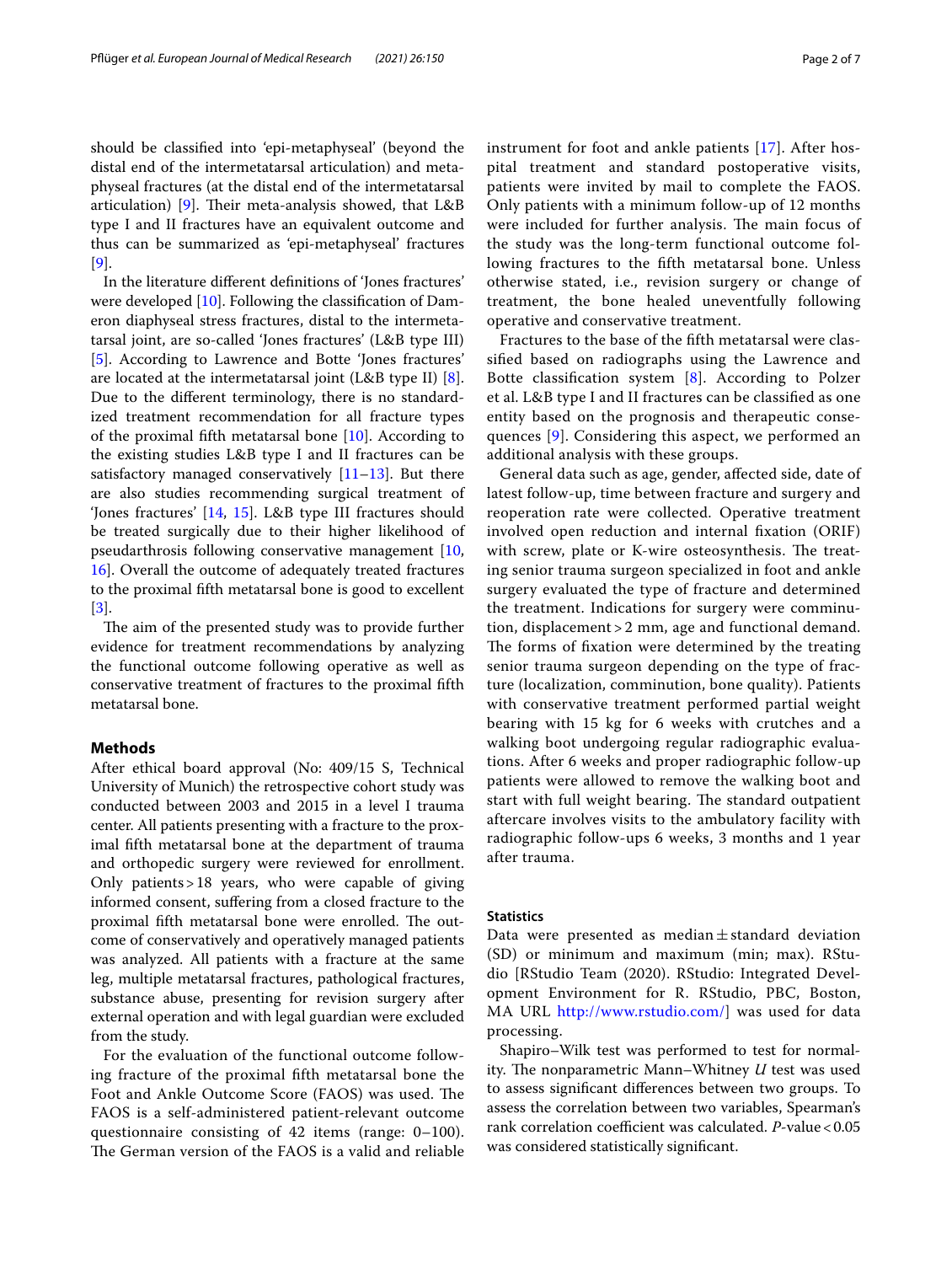# **Results**

Overall, 116 patients were treated for fractures to the proximal ffth metatarsal bone and 103 patients were available for further data analysis. The median age of the study cohort was  $43 \pm 19$  years, including 63 female (61%) and 40 male (39%) patients. Female patients had an age of  $52 \pm 20$  years and male patients of  $39 \pm 16$  years. The age did not affect the functional outcome  $(r=0.09, p=0.34)$ . In 53 patients (51%) the right side was injured, whereas 50 (49%) patients fractured their left proximal ffth metatarsal bone. The follow-up time was  $58$  (15; 164) months (Table [1](#page-2-0)).

# **Lawrence and Botte type I**

# *General data*

There were 13 L&B type I fractures with an age of  $59 \pm 20$  years, including seven female (54%) and six male (46%) patients. In fve patients (38%) the right side was injured, whereas eight (62%) patients fractured their left ffth metatarsal bone.

Ten patients were treated conservatively and three patients operatively after seven  $(4; 28)$  days. The followup time was 37 (22; 150) months.

## *Functional outcome*

The median FAOS score was  $91 \pm 23$ . Surgically treated patients had a FAOS score of  $93 \pm 36$  and conservatively a score of  $88 \pm 20$ .

No patient needed revision surgery and in one of three operatively treated patient hardware removal (K-wires) was performed due to bone consolidation after 4 months.

# **Lawrence and Botte type II** *General data*

There were 67 L&B type II fractures with an age of  $42 \pm 19$  years, including 44 female (66%) and 23 male (34%) patients. 33 patients (49%) injured their right side

<span id="page-2-0"></span>**Table 1** Overview of general data and functional outcome of patients with fractures to the proximal ffth metatarsal bone classifed according to L&B

|                                                      | Conservative            | <b>Operative</b>        |
|------------------------------------------------------|-------------------------|-------------------------|
| Number of patients                                   | $60\% (n=62)$           | $40\% (n=41)$           |
| Gender                                               | 63% female ( $n = 39$ ) | 59% female ( $n = 24$ ) |
| Side                                                 | 48% left $(n = 30)$     | 51% left $(n = 21)$     |
| Age (median, SD, y)                                  | $53 + 20$               | $42 + 17$               |
| RB                                                   | $16\% (n = 10)$         | $7\% (n=3)$             |
| 8B                                                   | $73\% (n=45)$           | 54% ( $n = 22$ )        |
| $ $ &B III                                           | $11\% (n=7)$            | $39\% (n = 16)$         |
| Follow-up (median, min; 55 (15; 122)<br>max, months) |                         | 68 (16; 164)            |

and 34 patients (51%) their left ffth metatarsal bone. 45 patients were treated conservatively and 22 patients operatively after 4  $(1; 18)$  days (Table [1\)](#page-2-0). The follow-up time was 61 (15; 164) months.

# *Functional outcome*

The median FAOS score was  $91 \pm 15$ . Surgically treated patients had a FAOS score of  $89 \pm 12$  and conservatively a score of  $91 \pm 16$  $91 \pm 16$  $91 \pm 16$  (Fig. 1). There was no statistically significant diference between operatively and conservatively treated L&B type II fractures  $(p=0.89)$ .

One patient (5%) needed revision surgery due to an infection after 2 months with early hardware removal. Ten patients (45%) had hardware removal due to bone consolidation after nine (4; 19) months.

Following the terminology of Polzer et al. the 'epi-metaphyseal' group was formed by 80 patients. The median FAOS score was  $91 \pm 16$ . Surgically treated patients had a FAOS score of  $89 \pm 16$  and conservatively treated presented a score of  $91 \pm 16$ . There was no statistically significant diference between operatively and conservatively treated fractures  $(p=0.77)$  (Fig. [2\)](#page-3-1).

# **Lawrence and Botte type III** *General data*

There were 23 L&B type III fractures with an age of  $45 \pm 16$  years, including 12 female (52%) and 11 male (48%) patients. In 15 patients (65%) the right side was injured, whereas 8 (35%) patients fractured their left ffth metatarsal bone.

Seven patients were treated conservatively and 16 patients operatively after  $4(1; 12)$  $4(1; 12)$  $4(1; 12)$  days (Table 1). The follow-up time was 64 (16; 147) months.

## *Functional outcome*

The median FAOS score was  $93 \pm 11$ . Surgically treated patients had a FAOS score of  $94\pm9$  and conservatively a score of  $85 \pm 14$  (Fig. [3](#page-4-0)). Operatively treated L&B type III fractures tended to have a higher FAOS in comparison to conservatively managed patients, but the diference did not reach statistical significance  $(p=0.16)$ .

Only one patient needed revision surgery due to dislocation and infection after 1 month. Following revision surgery, the bone healed uneventfully and hardware removal was performed 15 months after the initial surgery. In another fve patients hardware was removed due to bone consolidation after 12 (11; 16) months.

# **Discussion**

In general, metatarsal fractures are one of the ten most common skeletal fractures in adults  $[2]$  $[2]$ . The majority of these foot injuries afect the proximal ffth metatarsal bone [\[1](#page-5-0), [3\]](#page-5-1). Treatment recommendations were derived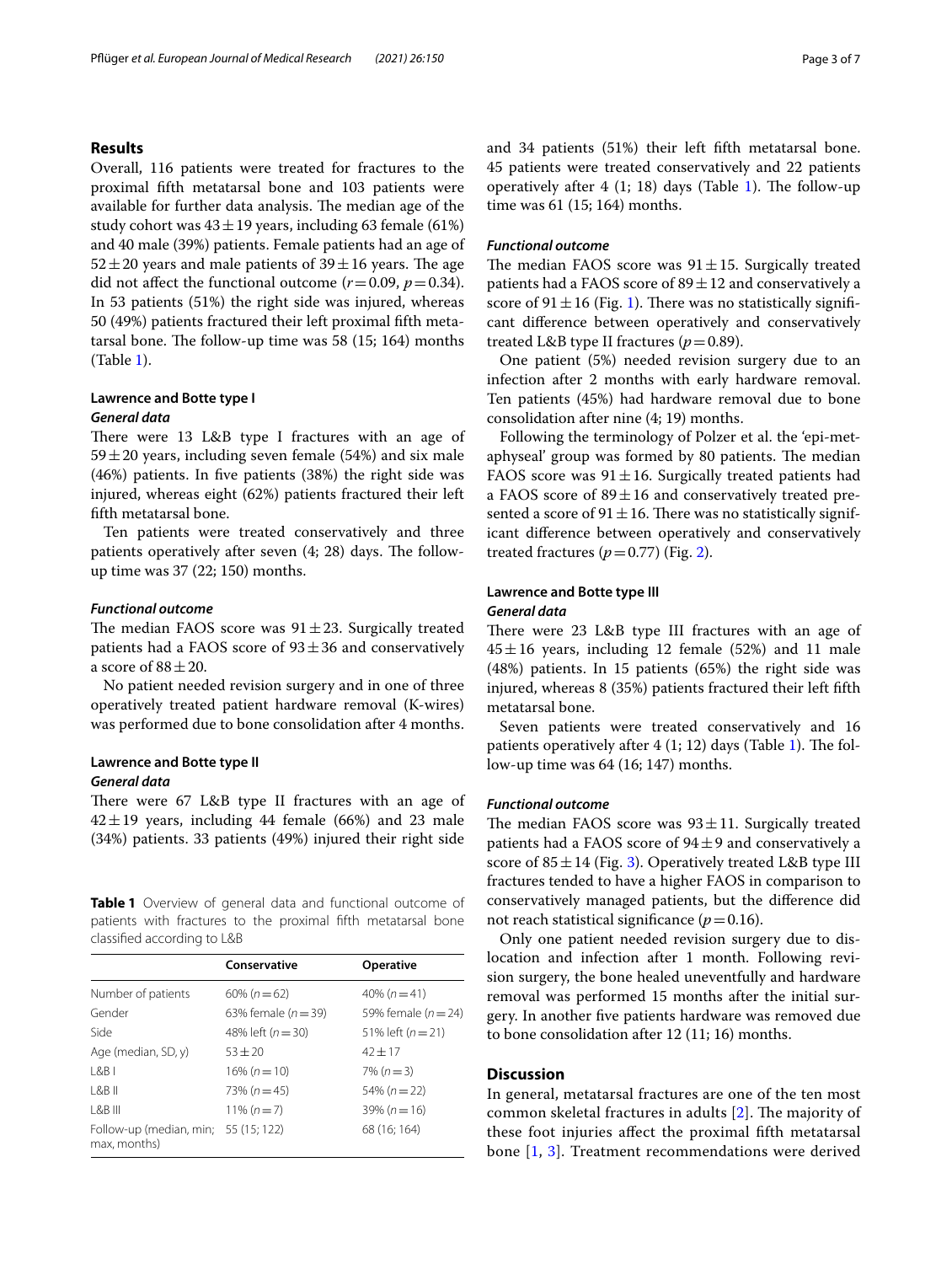

<span id="page-3-0"></span>

<span id="page-3-1"></span>depending on diferent fracture entities. In the current literature there is still critical discourse whether operative or conservative treatment of fractures to the proximal fifth metatarsal bone is superior  $[10]$  $[10]$ . Therefore,

the aim of the presented study was to provide further evidence for treatment recommendations by analyzing the functional outcome following operative as well as conservative treatment of fractures to the ffth metatarsal bone.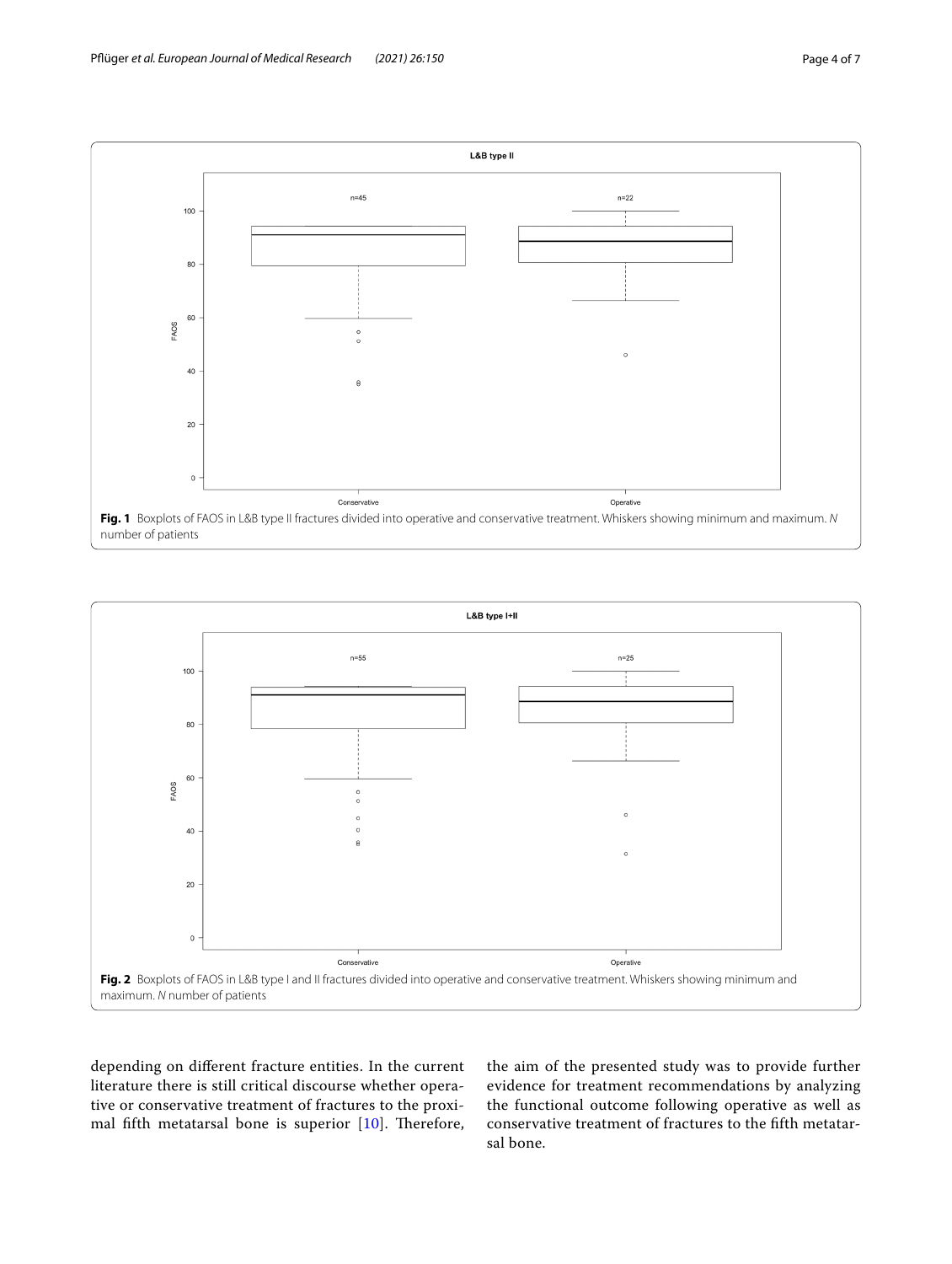

<span id="page-4-0"></span>Overall, the functional outcome of 103 patients sufering from fifth metatarsal bone fractures was assessed. The majority of the patients were female (61%) and on average older than the enrolled male patients. Epidemiological studies of metatarsal fractures also demonstrated a similar age and gender distribution with peak incidences in women around the age or older than 50 years [[3,](#page-5-1) [4](#page-5-2)].

The functional outcome of L&B type I fractures was satisfactory with a median FAOS score of 91 following a nonoperative treatment  $(n=10)$ . This is in accordance with other studies advocating a conservative treatment for this fracture type to the proximal ffth metatarsal bone [\[12,](#page-6-6) [18,](#page-6-7) [19\]](#page-6-8). Outcome was assessed with the Visual Analogue Scale Foot and Ankle Questionnaire (VAS FA) and reported as good to excellent following conservative treatment  $[19, 20]$  $[19, 20]$  $[19, 20]$  $[19, 20]$ . The VAS FA is a subjective patient reported score based on 20 questions [[21](#page-6-10)]. In contrast to the FAOS some subscales are underrepresented or missing  $[17]$  $[17]$  $[17]$ . The type of conservative treatment included a short walking boot/cast and crutches for 5 weeks or a double-layered elasticated bandage/below the kneewalking cast for 4 weeks [[19,](#page-6-8) [20](#page-6-9)]. Patients were not advised to partially weight bear and in some cases only received a symptomatic treatment without immobilization. Comparing the 1 year results of Shahid et al. with the presented fndings, the long-term outcome after conservative treatment seems to be independent of the treatment protocol  $[20]$  $[20]$ . The advantage of a functional treatment with full weight bearing is an early-return-towork and can be satisfactory employed, independent of displacement, articular involvement and comminution [[11,](#page-6-0) [12](#page-6-6)].

Patients with an L&B type II fracture presented with a FAOS score of 91 a very good functional outcome. In the analyzed patient cohort conservative management  $(FAOS=91)$  was equivalent in comparison to operative treatment  $(FAOS=89)$  regarding the functional score. Despite some studies supporting surgery in these kind of fractures [\[14,](#page-6-2) [15,](#page-6-3) [22\]](#page-6-11), there is growing evidence in the literature that conservative treatment results in excellent functional outcome  $[12, 13, 23]$  $[12, 13, 23]$  $[12, 13, 23]$  $[12, 13, 23]$  $[12, 13, 23]$  $[12, 13, 23]$ . The discrepancies might be due to inconsistent defnition of fracture types among the studies since exact fracture location is decisive for prognosis. Following the classifcation of Dameron diaphyseal stress fractures, distal to the intermetatarsal joint, are so-called 'Jones fractures' (L&B type III) [\[5](#page-5-3)]. According to Lawrence and Botte 'Jones fractures' are located at the intermetatarsal joint (L&B type II) [\[8](#page-5-5)]. These inconsistencies regarding the classification systems can lead to inconclusive results in meta-analysis.

The presented results of L&B type I and II fractures strongly support the fndings of Polzer et al. and their derived terminology combining type I and type II fractures in 'epi-metaphyseal' (L&B type I and II) and metaphyseal (L&B type III) fractures, since they show similar prognosis following operative and nonoperative treatment [[9](#page-5-6)].

Patients with L&B type III fractures presented an overall FAOS score of 93 and the treatment in most cases was operatively. Surgically treated patients tended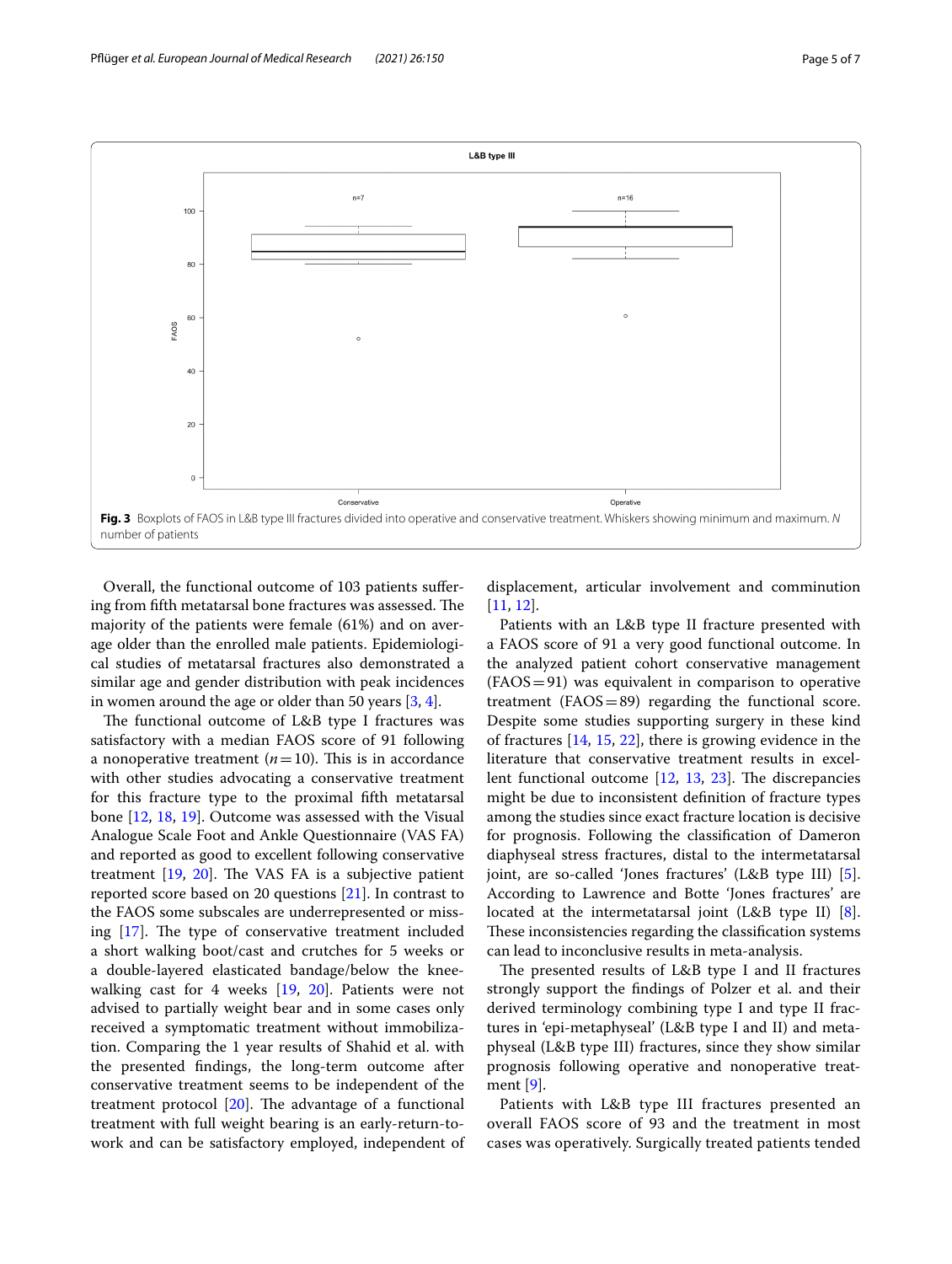to have a better functional outcome in comparison to conservative treatment without reaching level of significance. This is in line with other studies recommending operative treatment for these fracture types to the ffth metatarsal bone [\[14](#page-6-2), [16](#page-6-4)]. In a systematic review Roche et al. concluded, that nonoperative treatment is likely to lead to a higher failure rate than early surgical intervention in L&B type III fractures [\[14](#page-6-2)]. In a randomized control trial Mologne et al. demonstrated that screw osteosynthesis lead to a signifcant lower failure rate in comparison to immobilization in a short leg cast [[16\]](#page-6-4). Due to the diferent healing progress following operative and nonoperative treatment, Polzer et al. concluded that fractures to the proximal ffth metatarsal bone should be classifed as 'epi-metaphyseal' and metaphyseal [[9](#page-5-6)]. Looking at the anatomy, this division into two zones follows the watershed line of blood supply of the proximal ffth metatarsal bone. Proximal to this watershed line (L&B type I and II) there is a rich intraosseous blood supply by numerous vessels of the lateral tarsal artery penetrating the non-articular surfaces of the tuberosity. The metaphyseal zone  $(L&B$  type III) is supplied by retrograde branches of a discrete nutrient artery  $[24, 25]$  $[24, 25]$  $[24, 25]$  $[24, 25]$ . This results in a zone of relative lack of blood supply around this watershed line contributing to a delayed union or nonunion following trauma [[9](#page-5-6), [24](#page-6-13), [25\]](#page-6-14).

In the analyzed study age did not afect the functional outcome, which is in line with previous published studies showing no signifcant infuence of patient age on the functional outcome [\[12](#page-6-6), [13](#page-6-1), [26\]](#page-6-15).

Limitations of the study are the retrospective design and small number of patients in certain subgroups. Furthermore, long-term clinical and radiological results were not part of the study and thus the revision rate needs to be interpreted with caution. But to the best of our knowledge, the presented work reports about the largest patient population sufering from fractures to the ffth metatarsal bone using a self-reported patient outcome measurement questionnaire to assess and analyze functional outcome.

# **Conclusions**

Patients with an L&B type I fracture showed an excellent functional outcome following conservative treatment. The overall FAOS score of L&B type II fractures was satisfactory and conservative management resulted in an equivalent functional outcome in comparison to surgery. Patients with an L&B type III fracture mainly were treated surgically, but diference in FAOS score did not reach level of signifcance.

#### **Abbreviations**

FOAS: Foot and Ankle Outcome Score; L&B: Lawrence and Botte; ORIF: Open reduction and internal fxation; VAS FA: Visual Analogue Scale Foot and Ankle Questionnaire.

#### **Acknowledgements**

Not applicable.

#### **Authors' contributions**

Conceptualization: MC and PB; methodology: MC; formal analysis: PP; investigation: PP; data curation: PP; writing—original draft preparation: PP and MZ; writing—review and editing: MC, CK, PB; visualization: PP; supervision: CK. All authors have agreed to the published version of the manuscript. All authors read and approved the fnal manuscript.

#### **Funding**

Open Access funding enabled and organized by Projekt DEAL. This research received no specifc grant from any funding agency in the public, commercial, or not-for-proft sectors*.*

#### **Availability of data and materials**

The datasets used and analyzed during the current study are available from the corresponding author on reasonable request.

#### **Declarations**

#### **Ethics approval and consent to participate**

The study was approved by ethics commission at technical university of Munich (registration number: 409/15 S). All patients gave written informed consent.

#### **Consent for publication**

Not applicable.

#### **Competing interests**

All authors disclose no fnancial and personal relationships with other people or organizations that could inappropriately infuence or bias their work.

#### Received: 13 March 2021 Accepted: 11 December 2021 Published online: 20 December 2021

#### **References**

- <span id="page-5-0"></span>1. Petrisor BA, Ekrol I, Court-Brown C. The epidemiology of metatarsal fractures. Foot Ankle Int. 2006;27(3):172–4.
- <span id="page-5-8"></span>2. Court-Brown CM, Caesar B. Epidemiology of adult fractures: a review. Injury. 2006;37(8):691–7.
- <span id="page-5-1"></span>3. Cakir H, Van Vliet-Koppert S, Van Lieshout E, De Vries M, Van Der Elst M, Schepers T. Demographics and outcome of metatarsal fractures. Arch Orthop Trauma Surg. 2011;131(2):241–5.
- <span id="page-5-2"></span>4. Kane JM, Sandrowski K, Safel H, Albanese A, Raikin SM, Pedowitz DI. The epidemiology of ffth metatarsal fracture. Foot Ankle Spec. 2015;8(5):354–9.
- <span id="page-5-3"></span>5. Dameron TB Jr. Fractures and anatomical variations of the proximal portion of the ffth metatarsal. JBJS. 1975;57(6):788–92.
- 6. Torg JS, Balduini FC, Zelko R, Pavlov H, Pef T, Das M. Fractures of the base of the ffth metatarsal distal to the tuberosity. Classifcation and guidelines for non-surgical and surgical management. JBJS. 1984;66(2):209–14.
- <span id="page-5-4"></span>7. Holzach P, Staubli B, Gerber B. Die Behandlung der Basisfraktur des Os metatarsale V. Helv Chir Acta. 1983;50:69–72.
- <span id="page-5-5"></span>8. Lawrence SJ, Botte MJ. Jones' fractures and related fractures of the proximal ffth metatarsal. Foot Ankle. 1993;14(6):358–65.
- <span id="page-5-6"></span>9. Polzer H, Polzer S, Mutschler W, Prall WC. Acute fractures to the proximal ffth metatarsal bone: development of classifcation and treatment recommendations based on the current evidence. Injury. 2012;43(10):1626–32.
- <span id="page-5-7"></span>10. Baumbach S, Prall W, Braunstein M, Böcker W, Polzer S, Polzer H. Frakturen der Metatarsale Fünf Basis–eine Neubetrachtung. Unfallchirurg. 2018;121(9):723–9.